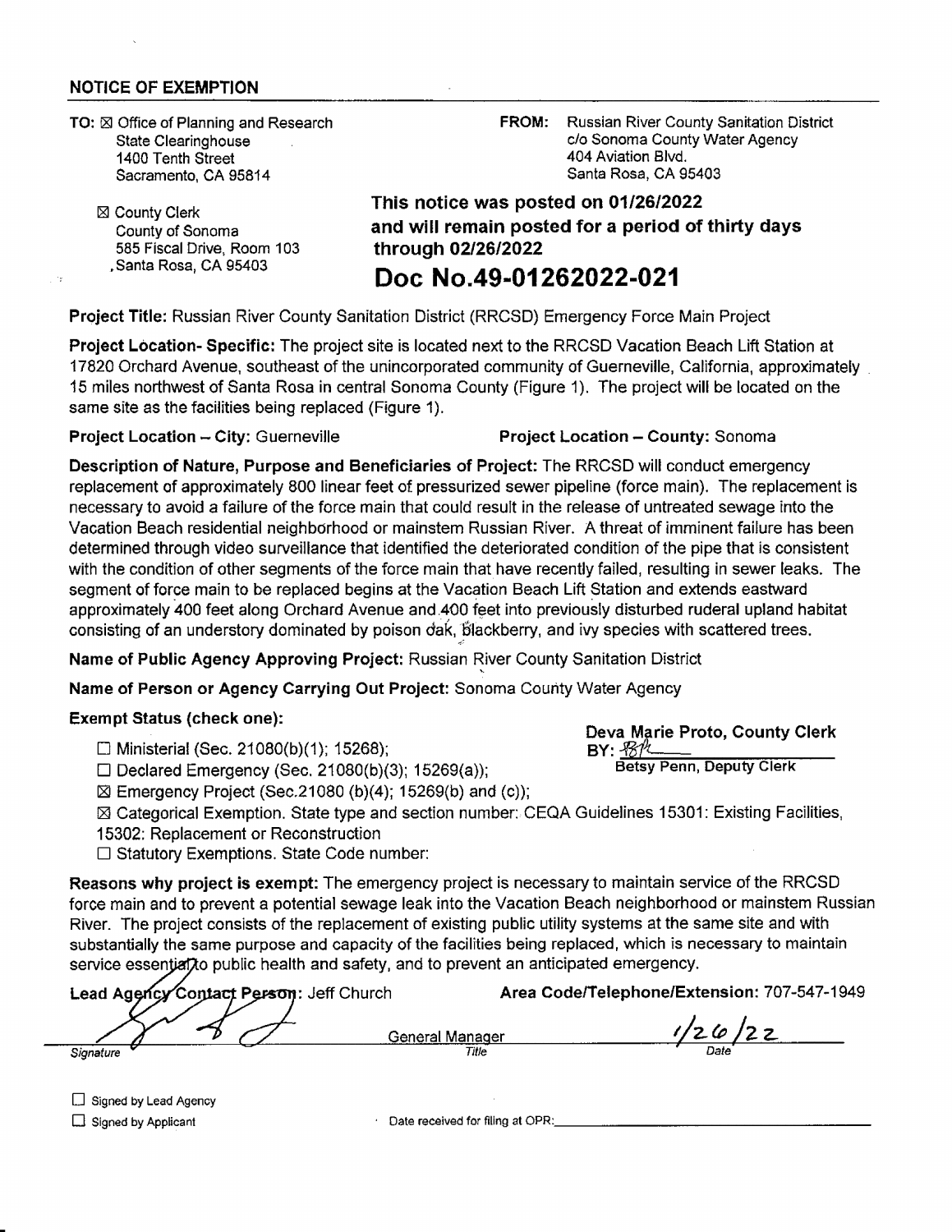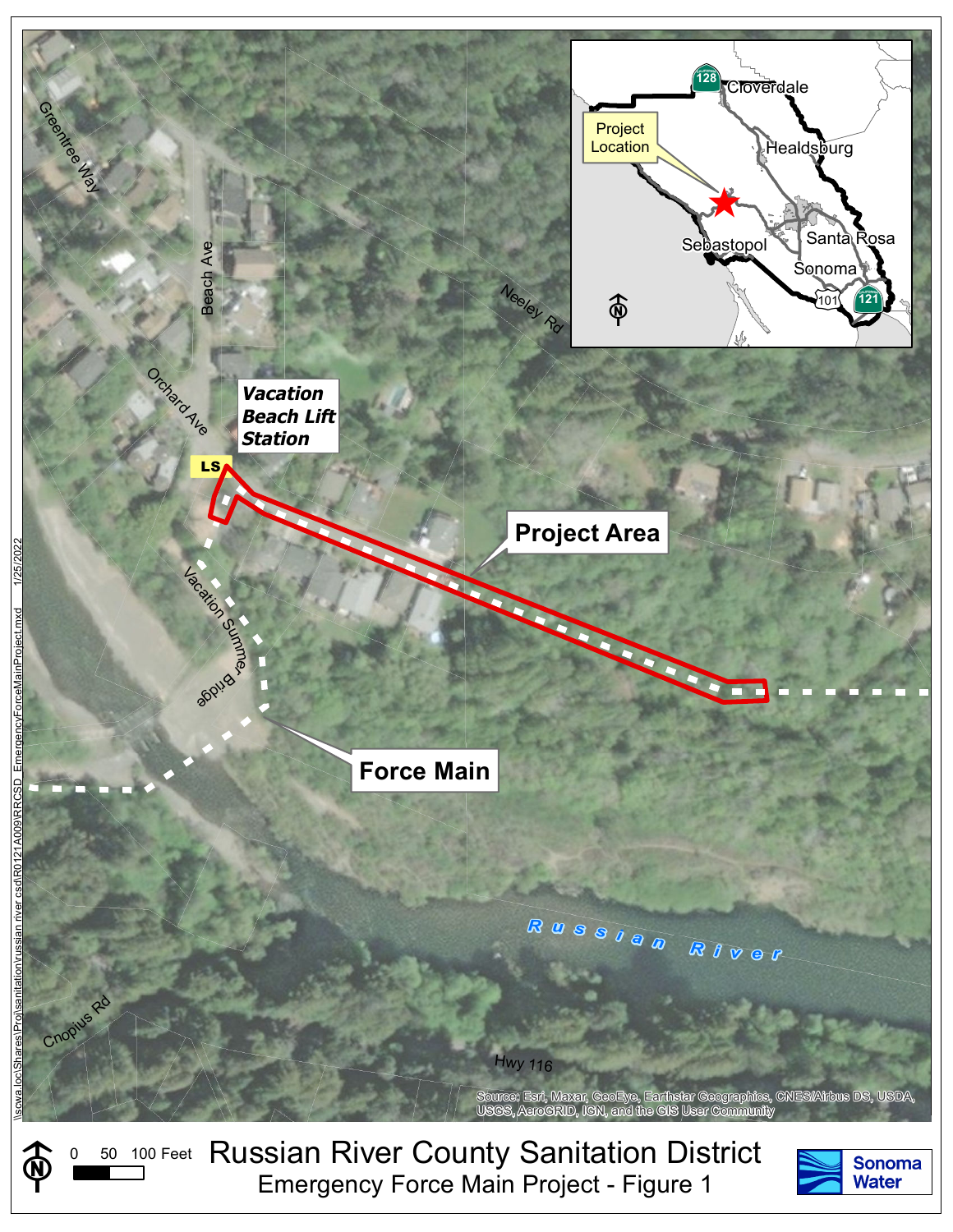DFW 753.5a {REV. 01/01/22} Previously DFG 753.5a

|                                                                                                                                                                                                         |                                               | <b>RECEIPT NUMBER:</b><br>49-01262022-021   |                                |                                            |
|---------------------------------------------------------------------------------------------------------------------------------------------------------------------------------------------------------|-----------------------------------------------|---------------------------------------------|--------------------------------|--------------------------------------------|
|                                                                                                                                                                                                         |                                               |                                             |                                | STATE CLEARINGHOUSE NUMBER (If applicable) |
| SEE INSTRUCTIONS ON REVERSE, TYPE OR PRINT CLEARLY.                                                                                                                                                     |                                               |                                             |                                |                                            |
| <b>LEAD AGENCY</b><br>S/C WATER AGENCY                                                                                                                                                                  | DATE<br><b>LEADAGENCY EMAIL</b><br>01/26/2022 |                                             |                                |                                            |
| COUNTY/STATE AGENCY OF FILING<br>SONOMA                                                                                                                                                                 |                                               | DOCUMENT NUMBER<br>22-0126-03               |                                |                                            |
| PROJECT TITLE<br>RUSSIAN RIVER COUNTY SANITATION DISTRICT (RRCSD) EMERGENCY FORCE MAIN PROJECT                                                                                                          |                                               |                                             |                                |                                            |
| PROJECT APPLICANT NAME<br><b>S/C WATER AGENCY</b>                                                                                                                                                       | PROJECT APPLICANT EMAIL                       |                                             | PHONE NUMBER<br>(707) 547-1949 |                                            |
| PROJECT APPLICANT ADDRESS<br>404 AVIATION BLVD                                                                                                                                                          | <b>CITY</b><br><b>SANTA ROSA</b>              | <b>STATE</b><br>CA                          | <b>ZIP CODE</b><br>95403       |                                            |
| PROJECT APPLICANT (Check appropriate box)<br>$ X $ Local Public Agency<br>School District                                                                                                               | Other Special District                        | State Agency                                |                                | <b>Private Entity</b>                      |
| <b>CHECK APPLICABLE FEES:</b><br>$\Box$ Environmental Impact Report (EIR)<br>□ Mitigated/Negative Declaration (MND)(ND)<br>□ Certified Regulatory Program (CRP) document - payment due directly to CDFW |                                               | \$3,539.25<br>\$2,548.00<br>\$1,203.25<br>S |                                |                                            |
| X Exempt from fee<br>X Notice of Exemption (attach)<br>□ CDFW No Effect Determination (attach)<br>$\Box$ Fee previously paid (attach previously issued cash receipt copy)                               |                                               |                                             |                                |                                            |
| □ Water Right Application or Petition Fee (State Water Resources Control Board only)<br>County documentary handling fee<br>ΙX<br>$\Box$ Other                                                           |                                               | \$850.00<br>\$<br>Ś.                        |                                | \$50.00                                    |
| <b>PAYMENT METHOD:</b><br>$K1$ Other<br>$\Box$ Cash<br>$\Box$ Credit<br>$\Box$ Check                                                                                                                    |                                               | <b>TOTAL RECEIVED</b>                       |                                | \$50.00                                    |
| <b>SIGNATURE</b>                                                                                                                                                                                        | AGENCY OF FILING PRINTED NAME AND TITLE       |                                             |                                |                                            |
|                                                                                                                                                                                                         | Betsy Penn, Deputy County Clerk-Recorder      |                                             |                                |                                            |

t,

 $\overline{a}$ 

÷.